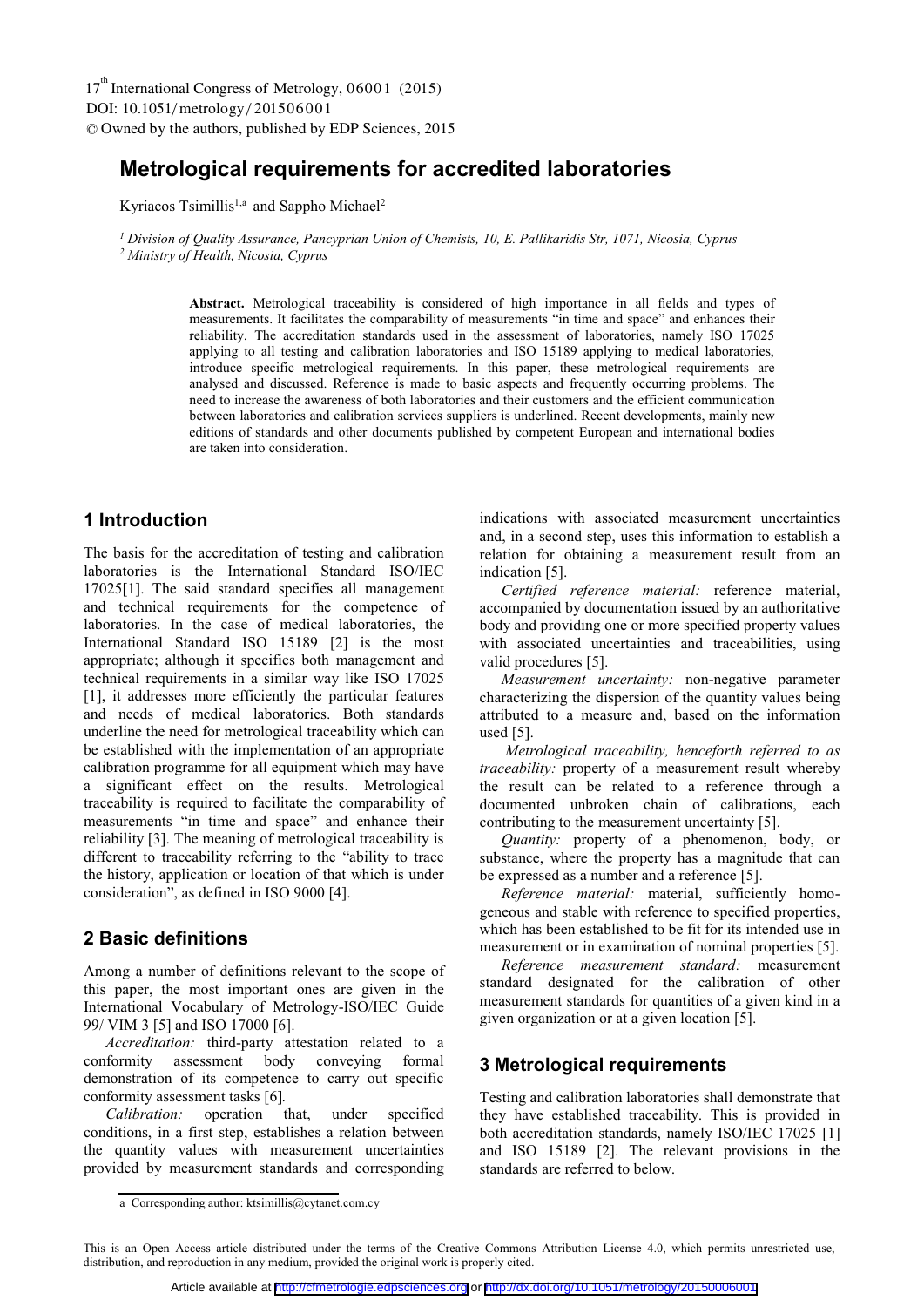#### **3.1 The provisions of ISO/IEC 17025**

Clause 5.6 of ISO/IEC 17025 [1] provides for the measurement traceability. Clause 5.6.1 in particular refers to the need that all equipment used in tests and/or calibrations having a significant effect on the accuracy or the validity of the result shall be calibrated prior to being put into service; it also provides (as does clause 5.5.2) for suitable calibration programmes which shall be prepared to confirm that the equipment continues to be capable of achieving the accuracy required. These provisions refer also to subsidiary equipment e.g. equipment used to monitor environmental conditions.

### **3.2 The provisions of ISO 15189**

Medical laboratories are expected to comply with the requirements of ISO 15189 [2] which is the basis of their assessment and accreditation by the national accreditation body. Following clause 5.3 of the said standard, the term laboratory equipment includes hardware and software of instruments, measuring instruments and laboratory information systems. Clause 5.3.1.4 in particular, specifies that the laboratory shall have a documented procedure for the calibration of all equipment that directly or indirectly may affect examination results. It also states that metrological traceability shall be to a reference material or reference procedure of the highest metrological order available.

#### **3.3 Other normative and guidance documents**

The provisions of the accreditation standards are written in a general way. Further information, often required, can be found in a number of normative and guidance documents covering various aspects e.g. measurement uncertainty and frequency of calibration [7-10]. In each case, the laboratory has to comply with the requirements of the accreditation body; according to clause 8.2.2 of ISO 17011 [11] the accreditation body has to provide laboratories with information about suitable ways to obtain traceability of measurement results. This is expected to reflect the situation in a country, its particular problems and needs. However, it has to be in line with the provisions of ILAC P10 [12] which describes the hierarchy of alternative approaches when trying to demonstrate metrological traceability.

### **4 How traceability is established**

### **4.1 Consideration by the laboratory**

Traceability can be established by the use either of services provided by calibration laboratories, or of certified reference materials which are traceable to the International System of Units (SI).

Calibration services are purchased from a competent calibration laboratory fulfilling the requirements referred to above. A testing or a calibration laboratory may decide to carry out in-house calibrations for some of its needs.

Considering the prerequisites to be met for such a task, in most of the cases this might not be realistic.

### **4.2 Are calibration services adequate?**

Both testing and calibration laboratories need to confirm that the calibration services they purchase are adequate with regard to the specific task; following clause 5.6.2.1.1 of ISO 17025 [1], this means that the calibration laboratories providing the service can demonstrate competence, measurement capability and traceability. According to ILAC P 10 [12], equipment and reference standard shall be calibrated by either a National Metrology Institute (NMI) whose service is suitable for the intended need and is covered by the Mutual Recognition Arrangement of the International Committee of Weights and Measures (CIPM MRA), or an accredited calibration laboratory whose service is suitable for the intended need where the accreditation body is covered by the Mutual Recognition Arrangement of the International Laboratory Accreditation Cooperation (ILAC MRA).

In case either the NMI or the accreditation body is not covered by CIPM MRA or ILAC MRA respectively, the accreditation body shall establish a policy on how to ensure that the services provided meet the relevant criteria for traceability. This is the case usually of small countries where, even though there is an operational NMI, it does not cover all quantities for which there is frequently a demand.

Clause 5.6.2.1.2 of ISO 17025 [1] provides for those calibrations that currently cannot be strictly made in SI units; in these cases, traceability can be established by the use of certified reference materials or specified methods and/or consensus standards clearly described and agreed by all parties concerned.

### **4.3 Communication with the calibration services supplier**

As a first step, the laboratory should clearly specify its requirements, considering the method requirements as well as the specifications of the particular piece of equipment. It is then up to the calibration laboratory to confirm that it can provide the service required.

 The certificate shall contain the measurement result including the uncertainty and/or a statement of compliance with the relevant measurement specification. The laboratory needs to review the certificate to confirm that the equipment calibrated is still fit for purpose. If this is not the case, appropriate corrective actions have to be decided and implemented. Measurement uncertainty should also be taken into account by the laboratory to introduce relevant adjustments to its uncertainty budget, if necessary. In the case of a testing laboratory, this will depend on the relative contribution of the calibration uncertainty to the total uncertainty. This needs to be adequately documented [12].

 Although there is no requirement for the calibration services supplier to be accredited, this is preferable with a scope of accreditation including the particular quantity. In this case the accreditation symbol is expected to be